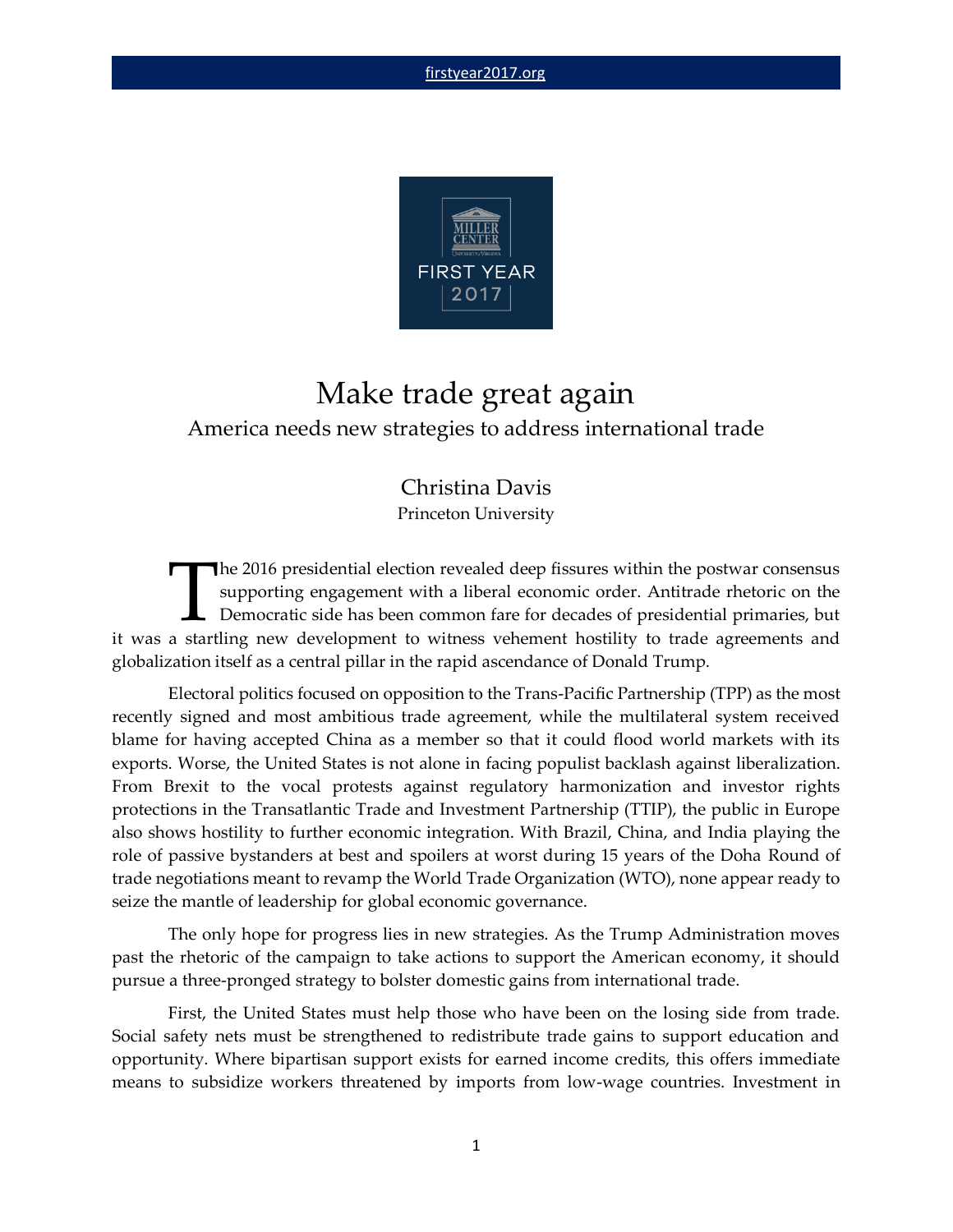education and infrastructure form the long-term basis for helping every worker, and the country, maintain competitiveness.

Second, moving forward on regional trade agreements with our allies in the Asia Pacific region and Europe sets the standard for comprehensive liberalization that reduces regulatory barriers while maintaining a level playing field. At present, U.S. workers face unfair competition from countries that don't maintain labor standards and environmental protection. The current agreements don't go far enough to establish fair rules. The Trump Administration's withdrawal from TPP and planned renegotiation of the North American Free Trade Agreement allows an opportunity to create new deals—call it a new TPP, the "Trump Pence Partnership"—that could go beyond anything we have seen before to raise labor and environmental standards of our trading partners while also pushing hard against currency manipulation that undercuts our competitiveness. The new negotiations ought to focus on strict rules of origin to make sure that exports really are sourced from the countries that sign the agreement. A stronger agreement could bring even more than the \$42.7 billion in earnings that had been expected to accumulate by year 15 of the Trans-Pacific Partnership. This will signal that the United States remains committed to trade liberalization and that China must join the game or risk falling behind with the laggards.

Third, the United States should encourage Chinese leaders to initiate new multilateral trade talks. Following the failure of the Doha Round with piecemeal deals or U.S. imposition of new proposals will not work for the same reasons the Doha Round failed. The developing countries that now represent two-thirds of the WTO membership must seize leadership to shape trade market access that can allow them to attract investment and export their products.

The economic miracle of postwar growth in countries ranging from Japan and Germany to Korea and Mexico depended on building domestic demand along with exports. But only reciprocity and enforcement of fair trade will persuade the United States and Europe to hold open their markets. The world trading system needs a Beijing Round, with China building consensus among developing countries for the package of reforms they can agree would support development and offer opportunities for business gains from liberalization. China now stands as the largest trading state. Left out of the TPP and facing threats of new tariffs in the United States, China has the capacity and interest to renew multilateralism. If they succeed, all will benefit.

## **Doha challenges**

The Doha Round was initiated in 2001 as the first major trade round since establishment of the WTO in 1995. The talks called for a single undertaking to negotiate a large package agreement on liberalization of trade in goods, services, and investment with a lofty goal to advance a development agenda. But negotiations quickly became mired in deadlock over many of the issues that have long troubled trade negotiators, such as agricultural subsidies and investment rules.

Old habits of consensus decision making did not work for an expanded membership. Foot dragging on agricultural liberalization was nothing new. But the power of developing countries to be major players in world trade negotiations is new. Representing two-thirds of the WTO membership and accounting for half of world output, developing countries were invited inside the room for the informal discussions that set the framework for drafting an agreement. In the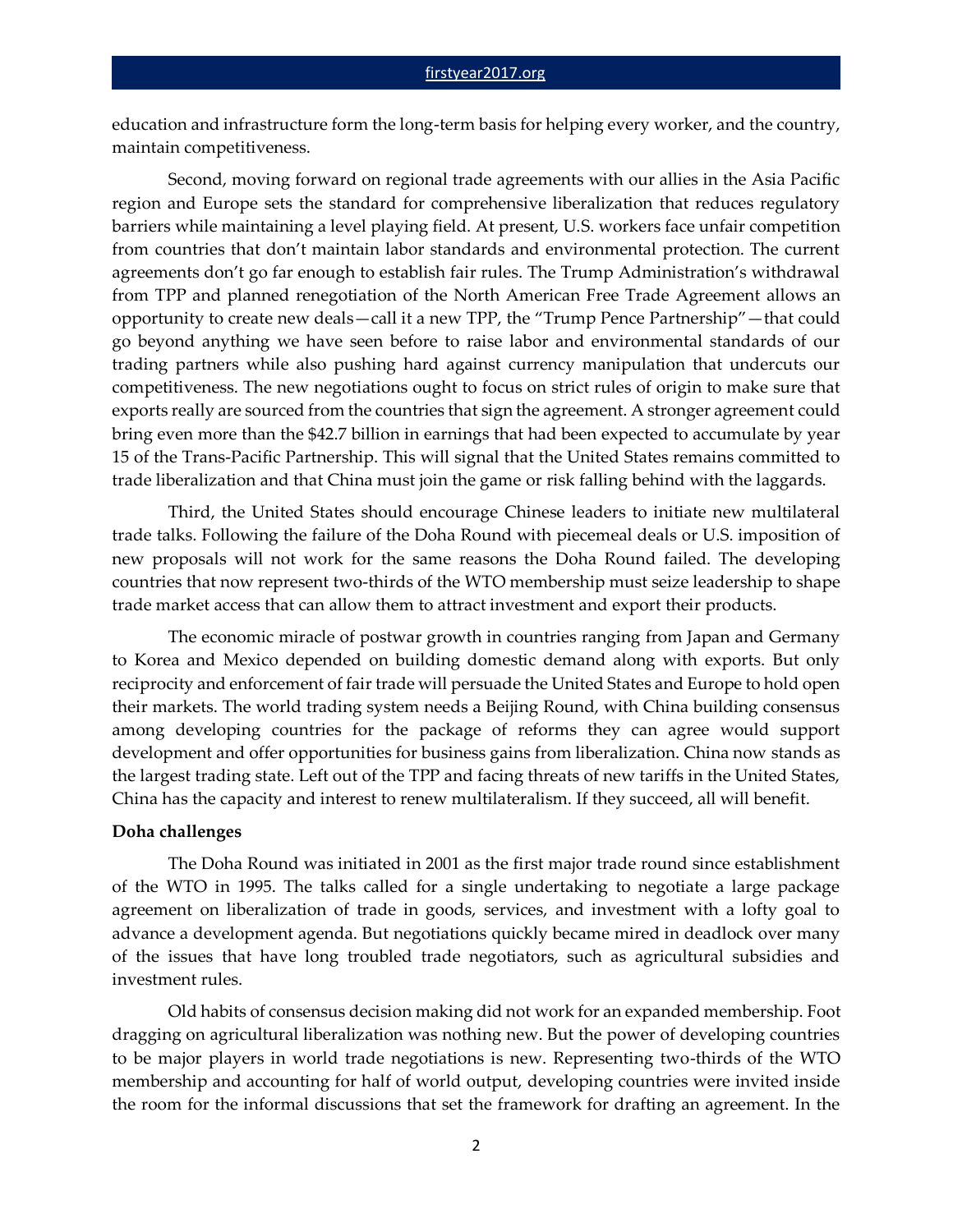#### [firstyear2017.org](http://www.firstyear2017.org/)

past, developing countries received less benefit from trade agreements because they didn't participate in the process of making reciprocal concessions. Under the guise of "special and differential treatment" to favor flexibility for developing countries, they were sidelined. Now seeking a voice, too often developing countries have remained locked in the past practices where they were not expected to contribute any reforms to the trade negotiation agenda. For example, in the Doha Round, India sought to exclude its auto and agricultural sectors from liberalization while China insisted it should not have to go beyond the concessions of its WTO accession package.

The rhetoric of fairness undercut the traditional reliance on reciprocity that drove liberalization as a series of quid pro quo deals to exchange concessions for market access. At the 2003 Cancún ministerial meeting, consensus rules led a handful of developing countries to resist inclusion of investment, government procurement, and competition policies that had been priority issues for developed countries. The collapse of this meeting foreshadowed troubles ahead for a trade round that no longer held out the prospect of major gains for business in developed countries while still seeking to move forward a diminished agenda of liberalization.

Regional trade deals soon absorbed the attention of trade negotiators frustrated by the lack of progress in multilateral talks. Part of the problem has been that many states appear to be more interested in negotiating preferential trade agreements outside of the WTO than taking leadership in the Doha Round. Preferential agreements exclude sensitive issues such as agricultural subsidies and are often concluded with smaller states so they have marginal economic value, while their complicated rules of origin introduce complexity and discrimination that limits world trade. Yet negotiating these agreements absorbs considerable attention of trade officials and leaders.

The debate in the United States over ratification of the trade agreement with Colombia is a case in point. The Bush Administration heavily campaigned for the measure and more than 50 members of Congress visited Colombia as they considered whether to support an agreement with a country that represents barely one percent of U.S. trade volume. The agreement signed in 2006 was finally ratified by Congress in 2011 after agonizing debates over human rights in the country. Over the period from 2001 to 2015, while the Doha Round languished, the United States negotiated new free trade agreements with Australia, Bahrain, Chile, Colombia, Costa Rica, the Dominican Republic, El Salvador, Guatemala, Honduras, Jordan, Korea, Morocco, Nicaragua, Oman, Panama, Peru, and Singapore. The repeated need to force through close votes in Congress to approve these agreements represents a costly use of political capital and trade negotiation resources. A similar dynamic in other countries contributed to the reality that the WTO records more than 400 regional trade agreements currently in force.

Meanwhile, the Doha Round remained locked in a stalemate. After repeated failures to reach agreement at annual ministerial meetings, in 2015 U.S. Trade Representative (USTR) Michael Froman published a controversial op-ed calling for the WTO to end the Doha Round and move on to a new agenda. Members agreed to end agriculture export subsidies and concluded a Trade Facilitation Agreement that promises to bring major gains through technical assistance and regulatory changes to move goods more quickly through ports and customs. From the U.S. perspective, this was the end of the Doha Round. But several developing countries refuse to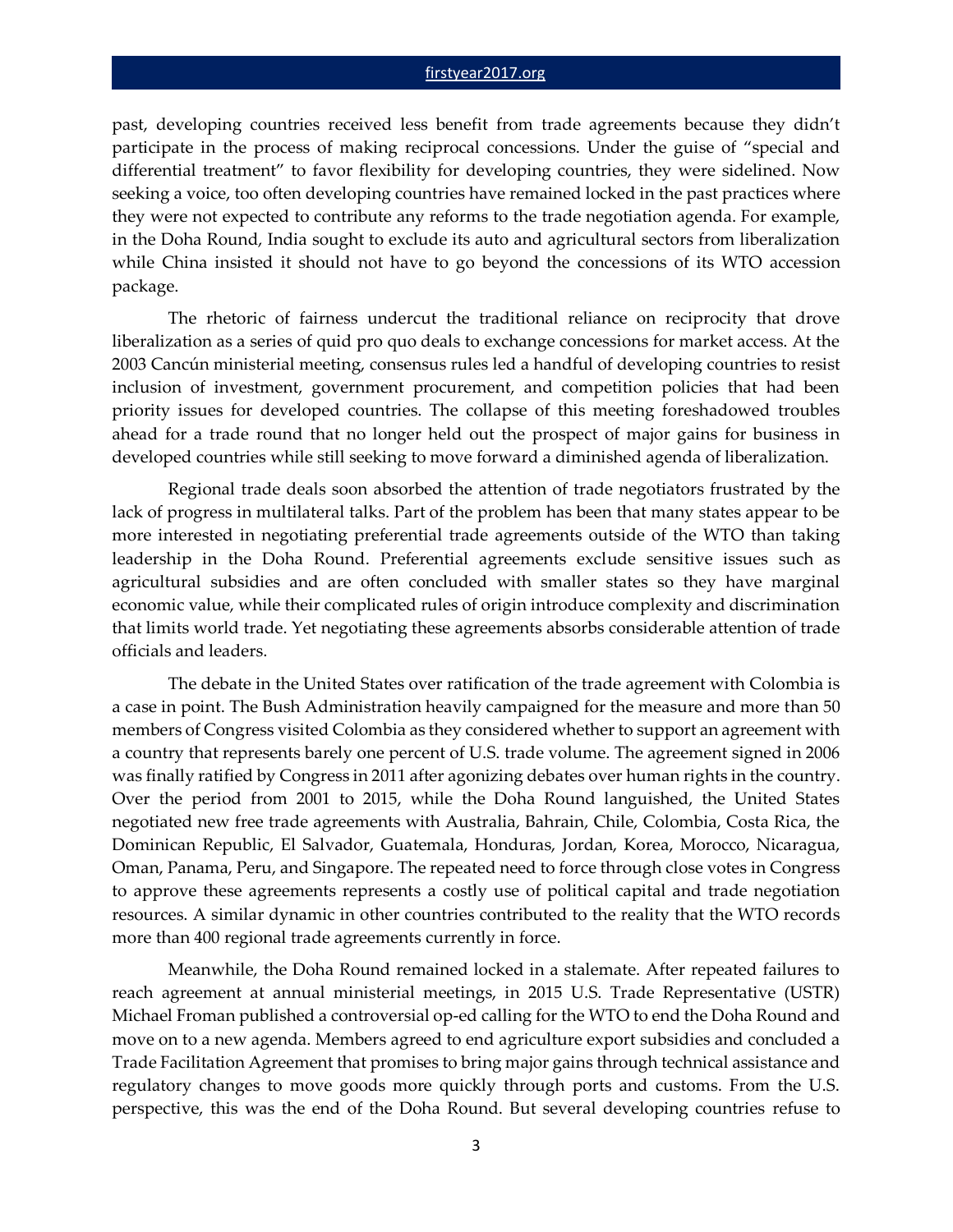abandon the talks, which leaves the WTO in the awkward position of having an inconclusive end to the round and no clear direction going forward.

### **Learning from past failures**

Previous crises of the international trading system offer several lessons. The breakdown of trade following the Great Depression and failed London Economic Conference of 1933 saw governments raise protection barriers and deepen reliance on regional and colonial ties as sources of markets. In the wake of WWII, leaders tried to establish a comprehensive trade institution but could not agree, so instead a small subgroup of 23 like-minded states formed the General Agreement on Tariffs and Trade (GATT) as a provisional measure to establish common rules for nondiscrimination and reciprocity in tariff liberalization. Expanding membership and the changing nature of trade barriers revealed the GATT to be inadequate.

The economic downturn of the 1970s amidst an energy crisis led states in the Tokyo Round to adopt a plurilateral approach within GATT that expanded new agreements on subsidies and other nontariff measures with a la carte adoption by those who favored the deals. But poor enforcement and growing dissatisfaction with the inability to make progress on liberalization in tough areas such as agriculture led states to push for more centralization. Through the Uruguay Round negotiations, states formed the WTO as a stronger organization under the umbrella of a single undertaking whereby all members accepted binding commitments and enforcement in a more legalized dispute settlement process. Yet as the approach that worked to establish the WTO proved inadequate in the Doha Round, some came to consider revisiting the regionalism and plurilateral options of earlier periods.

Retreat into regional blocs cannot supplant the role of multilateral trade rules. Multinational firms and consumer preferences have adjusted to global markets and supply chains. The complex rules of origin and exceptions that riddle every preferential agreement contribute to red tape and inefficient diversion of trade from optimal sourcing choices. Even the TPP is an odd collection of states that slices through the middle of the Association of Southeast Asian Nations (ASEAN) free trade agreement and threatens the deeply embedded regional production networks of the region. Although in some areas the bilateral and regional agreements serve as a testing ground for new rules templates that deepen liberalization, they also leave out critical areas such as agricultural subsidies and rules to restrain trade remedies. Moreover, the enforcement measures that win support from the fiercest critics of free trade are more robust at the multilateral level, where a large collective membership enhances reputation and precedent as greater leverage for compliance.

Plurilateral deals appear attractive as states go forward in the areas of agreement with those willing to make commitments. The Information Technology Agreement shows the promise of sectoral liberalization with tariff elimination on products valued at more than \$1.3 trillion per year. Yet by the nature of selective agreements, states engage in cherry-picking where liberalization was already accepted as serving the best interest of all states. Hard choices for liberalization in agriculture are unlikely to come through sectoral talks with clear-cut winners and losers, and broad rules related to managing dumping practices, competition policies, and technical barriers to trade require a more encompassing approach. If major export interests see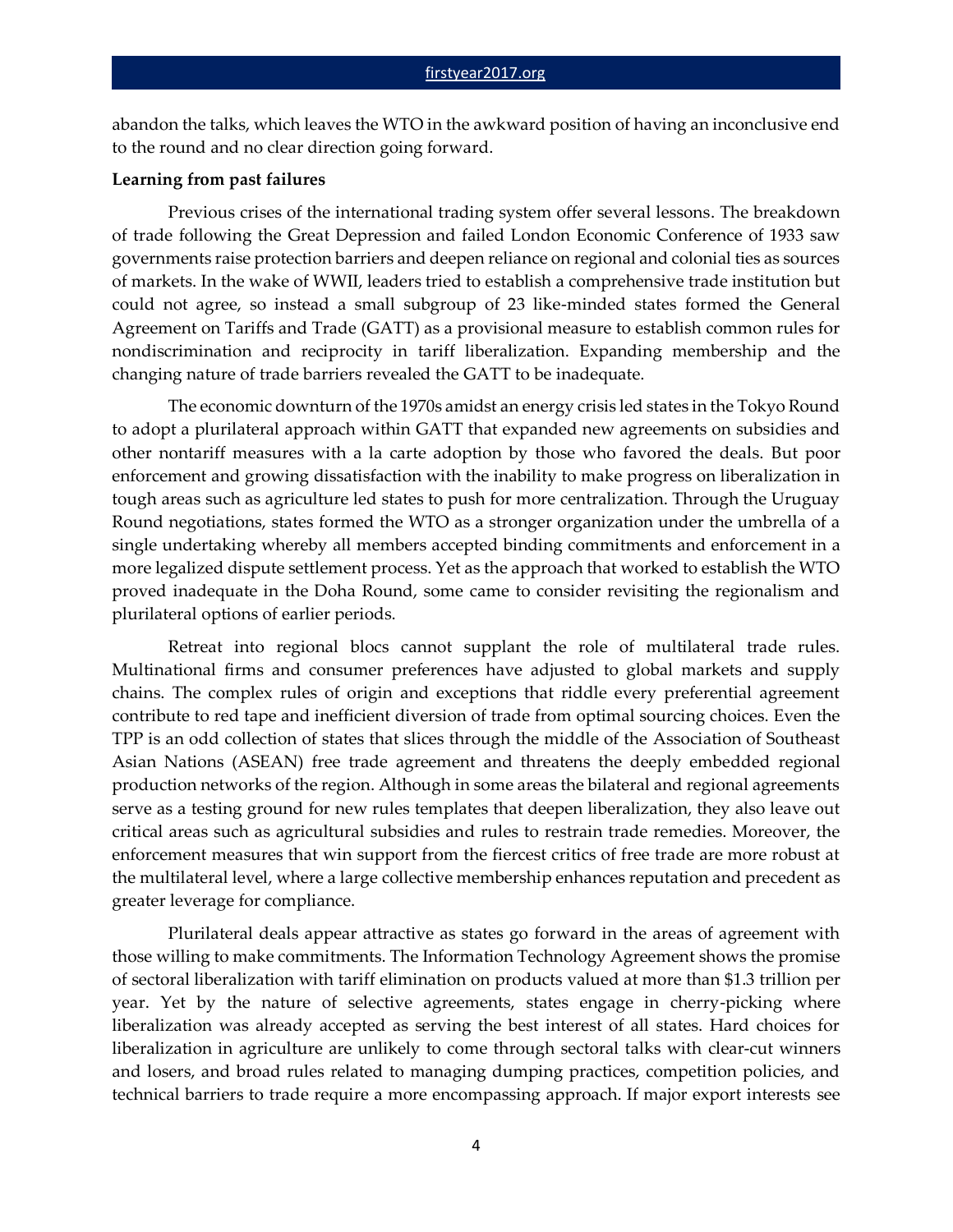their needs met in sectoral agreements, they will not show up to support the harder negotiations on agriculture and rules that remain necessary for global benefit from trade.

Instead, we need a new approach to multilateralism in the WTO. Reforms must occur at the level of leadership and procedures. The mantle of initiating negotiations as the host of a new trade round should be given to China. The Beijing Round will clearly set expectations for China to move beyond minimal concessions and offer new proposals. China has become a leading user of agricultural subsidies and is a frequent target of complaints charging it with violations of WTO rules. At the same time, its exports face protection barriers and its investors are increasingly out taking advantage of global markets and exposed to the same risks that concern American and European investors.

In 2001 WTO accession helped anchor economic reforms within China. In 2017 China must work to ensure that the organization it strived to join remains a guarantor of market access and nondiscrimination. As host of the G20 meeting of leaders in 2016, the Chinese government added a trade and investment working group, which shows the strength of China's interest in promoting cooperation in this area. In China's search for stature and leadership of international governance institutions, the prestige of a Beijing Round in the WTO could spur new effort from China to support the organization. Far from ceding the United States' leadership role, in calling for a Beijing Round, the United States would let China share the burden of making first offers and cajoling compromise from others.

At the level of decision-making procedures, consensus rules and decentralized negotiations cannot work for a body that encompasses 164 countries ranging from Afghanistan as the newest member to America as the founding hegemon. While sovereignty concerns mean that any revision to the fundamental treaty provisions in the WTO agreement will require consensus, a much wider range of decisions related to the tariff cut formula, agricultural subsidy reduction, or definition of conditions to allow remedy use should allow two-thirds majority voting. Delegation to the directorate-general of responsibility to negotiate a draft agreement among members would speed up the process of making trade-offs across issue areas.

The U.S. Congress overcame its own failures at legislating tariffs when the Reciprocal Trade Agreements Act of 1934 began the process of delegating negotiation authority to the executive branch. Congress votes to approve trade promotion authority that allows the executive to negotiate the details of the agreement with trade partners and bring back an agreement for an up-or-down vote by Congress. Similarly, WTO members could vote to authorize the directorgeneral to negotiate on an agenda framework they approve, and then vote on the final draft. Package deals only work if someone has the authority to bring together a compelling package with something for everyone, followed by a final decision on the whole package.

In the United States, personnel decisions will affect the capacity to move forward on this agenda. The USTR oversees the broad trade agenda and should be an individual with the authority and experience to command respect abroad and with Congress. Most importantly, there is need for continuity. As the Doha Round hung at a turning point, President Bush appointed Robert Portman to serve as USTR in 2005 only to shift him out of the office for another position a year later. Appointing good people and keeping them at the helm for the full term of negotiations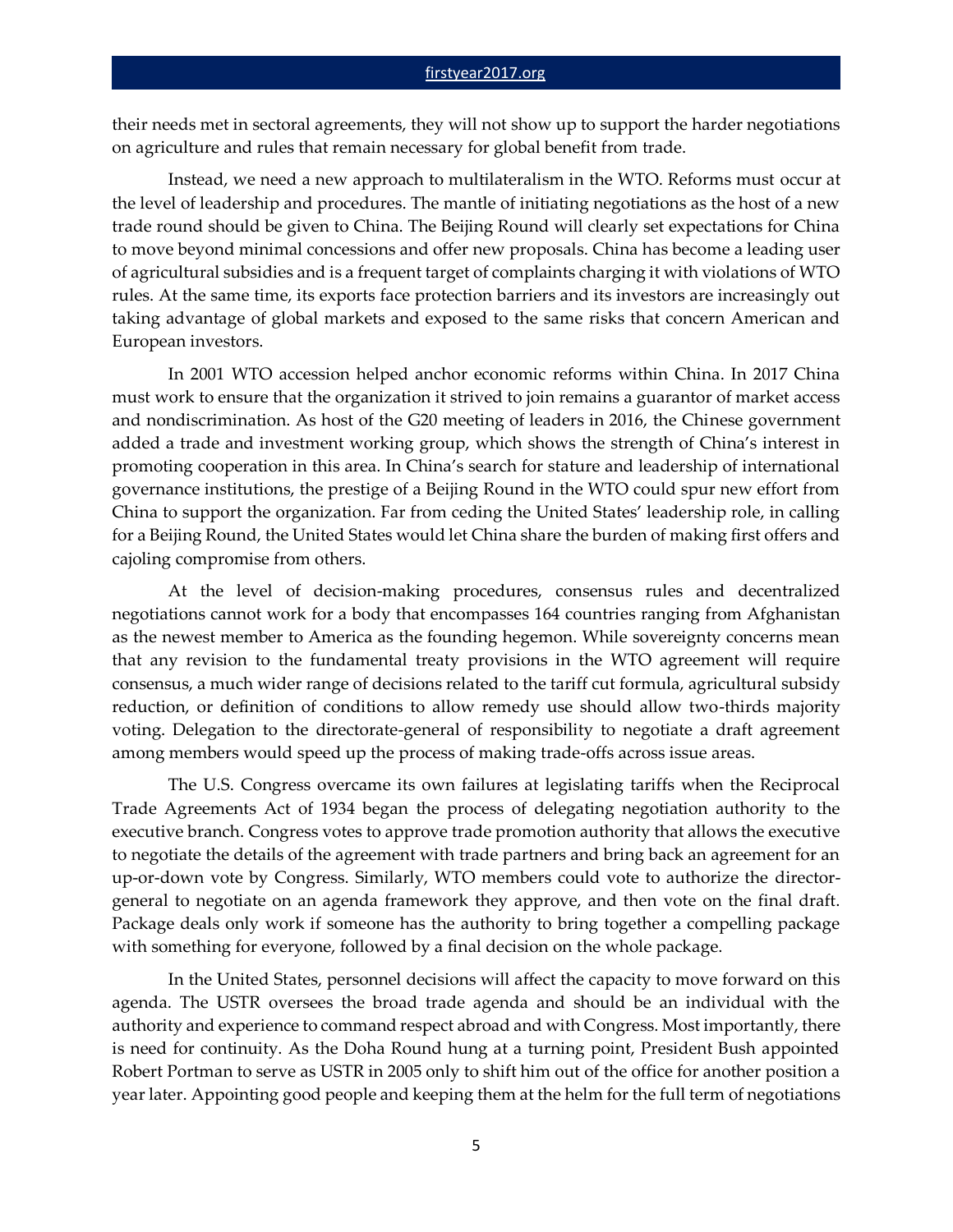#### [firstyear2017.org](http://www.firstyear2017.org/)

assures more control over the agenda of complex trade negotiations. When serving only one to three years, USTR officials naturally lean toward the regional and plurilateral agreements that can be concluded within such a short time span as a legacy accomplishment. A four-year term should be the baseline expectation to allow a leader to formulate comprehensive strategy across multilateral and regional negotiations.

Trade should be a top priority as a source of growth and opportunity for the economy where the United States stands to gain in areas from agricultural exports to software and services. Only once in eight years did President Bush refer to the U.S. commitment to the Doha Round in a presidential State of the Union speech, with an endorsement in 2008 that the administration was working for a successful Doha conclusion. Similarly, President Obama spoke of the need to continue to shape the Doha trade agreement in 2010 as the only reference made in a State of the Union speech. Sending trade negotiators to ministerial meetings without making it a priority at home suggests the limited attention given to the issue and undercuts negotiating authority.

President Trump has repeatedly stated a preference for bilateral negotiations, and this can generate new standards and create openings that may be hard to achieve first at the multilateral level. But the bilateral hub-and-spokes approach to trade has two major disadvantages: It leaves the United States alone to enforce each agreement through unilateral action, and it creates a wide set of varying rules that are difficult for business to comply with. Enforcing dozens of bilateral agreements is a heavy burden for the U.S. government and the rules are inefficient for global firms. So it is essential to integrate the bilateral deals into a new WTO agreement.

The United States attempted bilateral negotiations and enforcement in the 1980s, but even after coercing currency realignment by Japan in 1985 and arranging for quotas to guarantee U.S. export shares and limit Japanese imports, the trade balance remained a problem. Repeated threats of sanctions against our trade partners built resentment on their part with little evidence of direct improvements in U.S. export market access resulting from the tough enforcement. This led the Reagan Administration trade negotiators to support efforts to develop a stronger multilateral system that would become the WTO. The enforcement record of the WTO shows some successes, and while not always solving disputes, it has been shown to bring better results than simply negotiating over trade barriers. The optimal strategy would mix bilateral deals with a long-term strategy to bring them into a multilateral framework.

The domestic process must reflect the integral connection between domestic income support and investment with the trade agenda. The current logroll for passage of trade promotion assistance together with trade adjustment assistance falls short of a comprehensive strategy that views trade and aid as two sides of the same policy. Only with support for low-income workers threatened by trade can the country enter new liberalization agreements. The scope of income support and retraining investment should be tailored to match the expected dislocation and gains from liberalization. But targeting specific workers harmed by trade emphasizes the negative side of trade and belies the broad positive impact of trade across sectors. A more positive approach would sell the gains from trade as an opportunity to advance redistribution and retrain our workforce to take advantage of the new opportunities opened by trade. Increasing support to all lower-income workers forms the basis for a new social contract that favors advanced production integrated in the world economy.